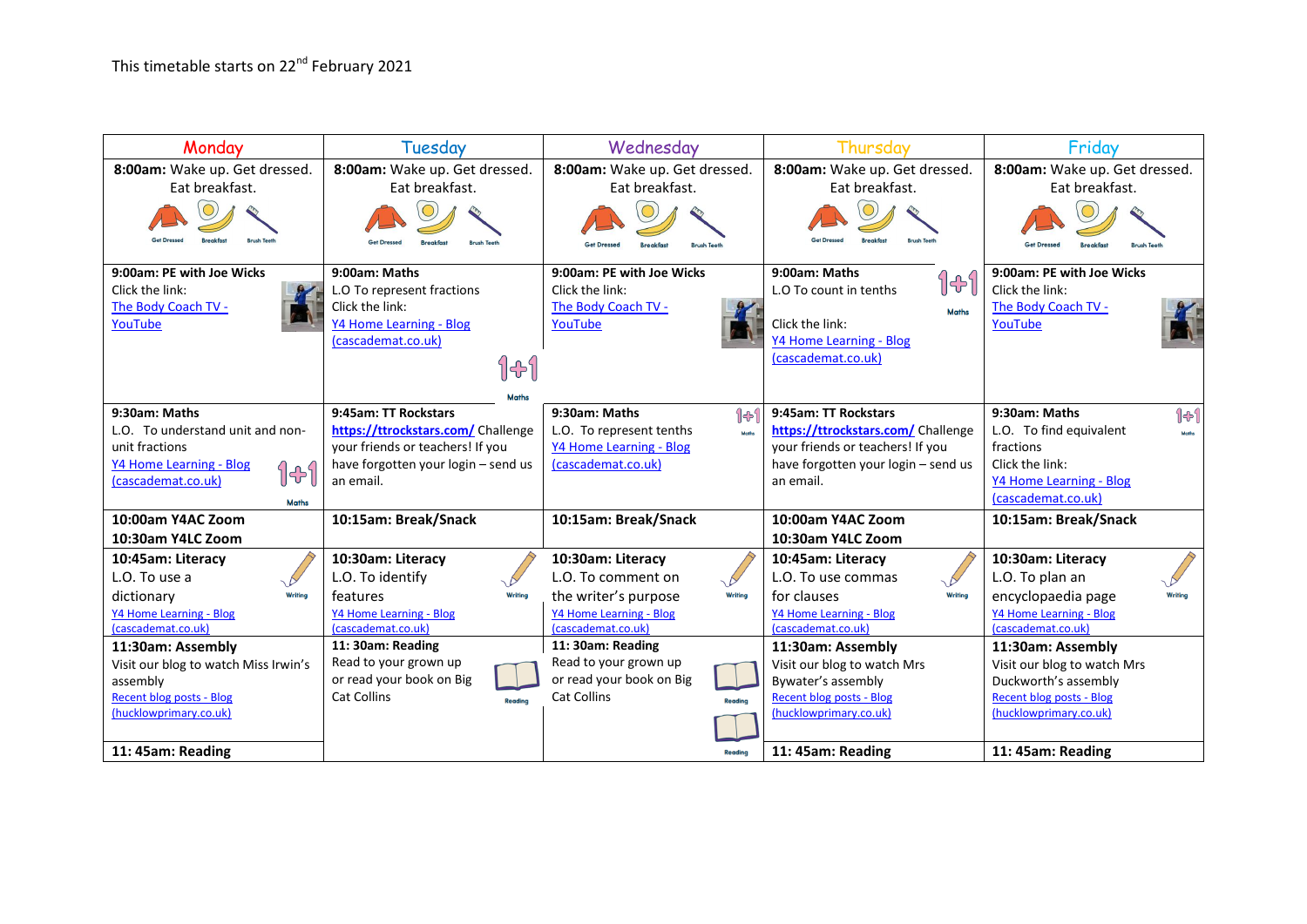| Read to your grown up<br>or read your book on Big<br><b>Cat Collins</b><br>Readin<br>12:00pm Lunch/ Relax             | 12:00pm Lunch/Relax                                                                      | 12:00pm Lunch/ Relax                                                                                                  | Read to your grown up<br>or read your book on Big<br><b>Cat Collins</b><br>Reading<br>12:00pm Lunch/Relax                                           | Read to your grown up<br>or read your book on Big<br><b>Cat Collins</b><br>12:00pm Lunch/Relax                        |
|-----------------------------------------------------------------------------------------------------------------------|------------------------------------------------------------------------------------------|-----------------------------------------------------------------------------------------------------------------------|-----------------------------------------------------------------------------------------------------------------------------------------------------|-----------------------------------------------------------------------------------------------------------------------|
| 12:45pm Mindfulness<br>Complete the<br>mindfulness journal<br>from your learning<br>pack                              | 12:45pm Mindfulness<br>Complete the<br>mindfulness journal<br>from your learning<br>pack | 12:45pm Mindfulness<br>Complete the<br>mindfulness journal<br>from your learning<br>pack                              | 12:45pm Mindfulness<br>Complete the<br>mindfulness journal<br>from your learning<br>pack                                                            | 12:45pm Mindfulness<br>Complete the<br>mindfulness journal<br>from your learning<br>pack                              |
| SPEBLFNG<br>1:15pm Spellings<br>Practice your weekly spellings.<br>Complete the spelling challenge<br>on Purple Mash. | 1:15pm SPaG<br>Complete the<br>SPaG challenge in<br>your pack.                           | SPEBLFNG<br>1:15pm Spellings<br>Practice your weekly spellings.<br>Complete the spelling challenge<br>on Purple Mash. | 1:15pm Reading<br><b>Click the link:</b><br>Y4 Home Learning - Blog<br>(cascademat.co.uk)<br><b>Complete the Reading</b><br>challenge in your pack. | SPEBLFNG<br>1:15pm Spellings<br>Practice your weekly spellings.<br>Complete the spelling challenge<br>on Purple Mash. |
|                                                                                                                       |                                                                                          |                                                                                                                       |                                                                                                                                                     |                                                                                                                       |
| 1:45pm Go Noodle<br><b>Dancing Challenge</b><br><b>Click the link:</b><br><b>GoNoodle</b>                             | 1:45pm Go Noodle Warrior<br>Challenge<br><b>Click the link:</b><br>GoNoodle              | 1:45pm Go Noodle Brainercise<br>Challenge<br>Click the link:<br><b>GoNoodle</b>                                       | 1:45pm Go Noodle Breathing<br>Challenge<br>Click the link:<br>GoNoodle                                                                              | 1:45pm Go Noodle Dance<br>Challenge<br><b>Click the link:</b><br>GoNoodle                                             |